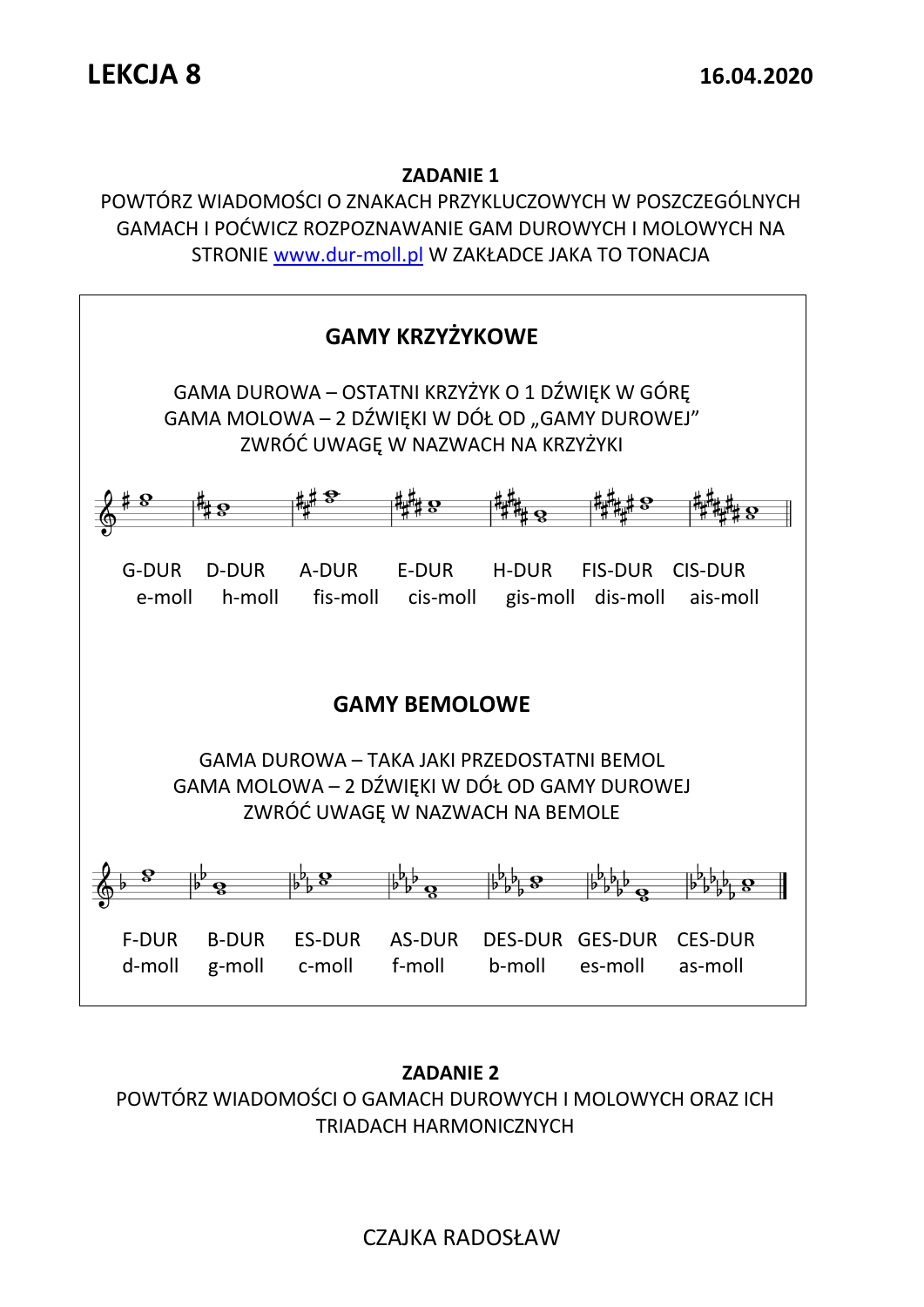



CZAJKA RADOSŁAW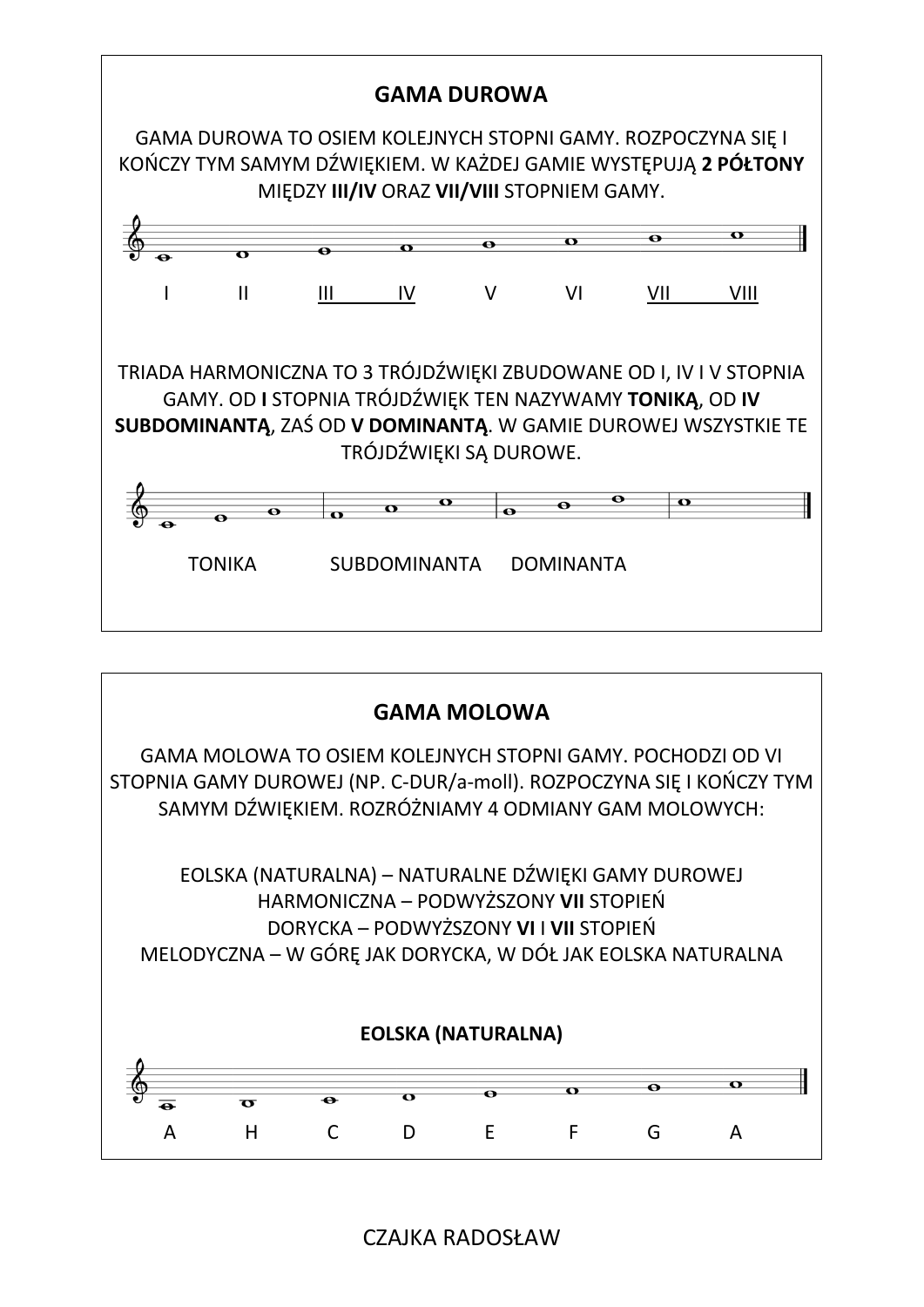

## CZAJKA RADOSŁAW